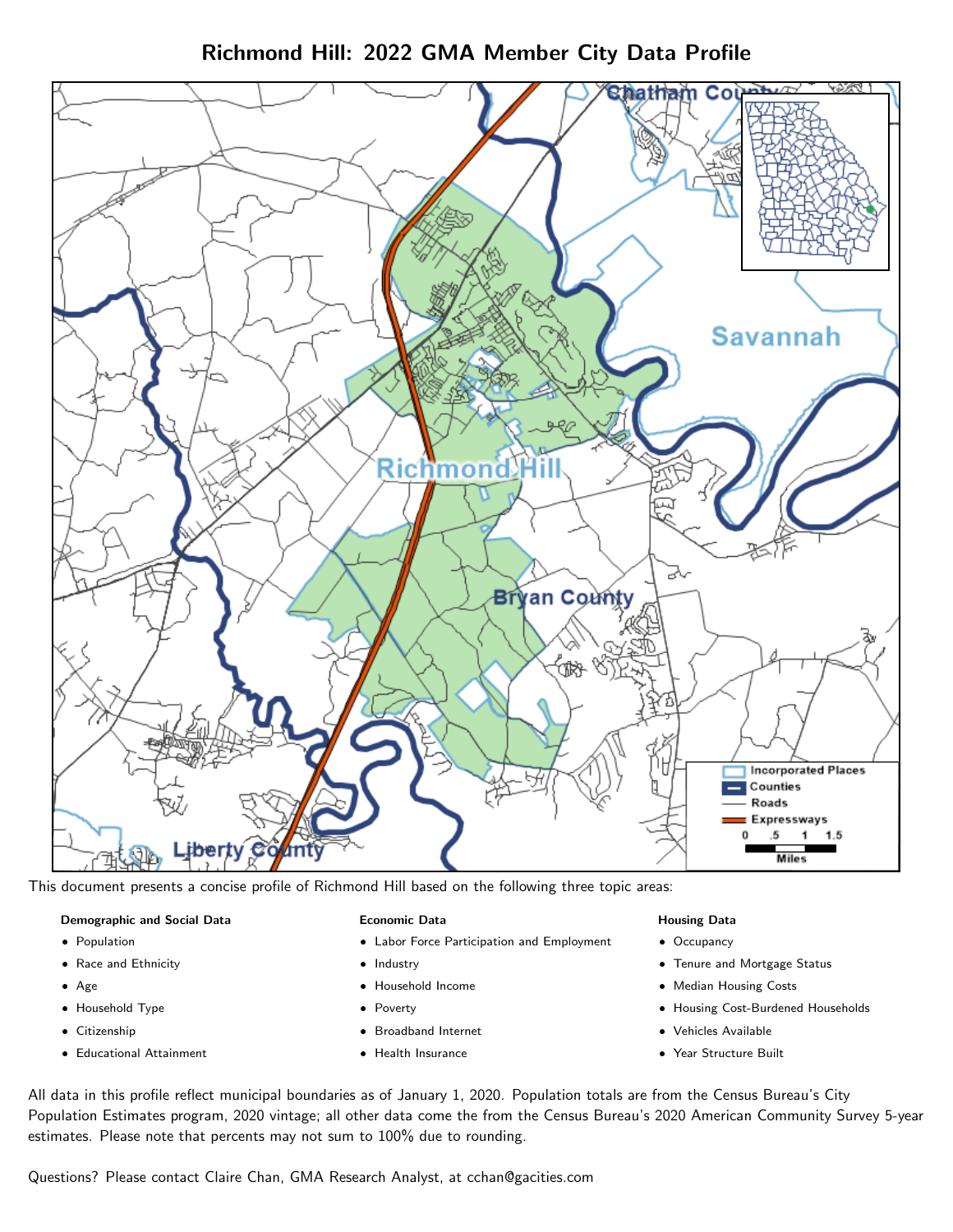# Richmond Hill: Demographic and Social



Age 0% 2% 4% 6% Male **Female** 6% 4% 2% 85 and over 80-84 75-79 70-74 65-69 60-64 55-59 50-54 45-49 40-44 35-39 30-34 25-29 20-24 15-19 10-14 5-9 Under 5

**Citizenship** 



Source: American Community Survey, 2020 5-year estimates, table B05002 Source: American Community Survey, 2020 5-year estimates, table B15002

## Race and Ethnicity



Source: U.S. Census Bureau, City Population Estimates, 2020 vintage Source: American Community Survey, 2020 5-year estimates, table B03002

# Household Type

![](_page_1_Figure_12.jpeg)

Source: American Community Survey, 2020 5-year estimates, table B01001 Source: American Community Survey, 2020 5-year estimates, table B11001

## Educational Attainment

![](_page_1_Figure_15.jpeg)

![](_page_1_Picture_17.jpeg)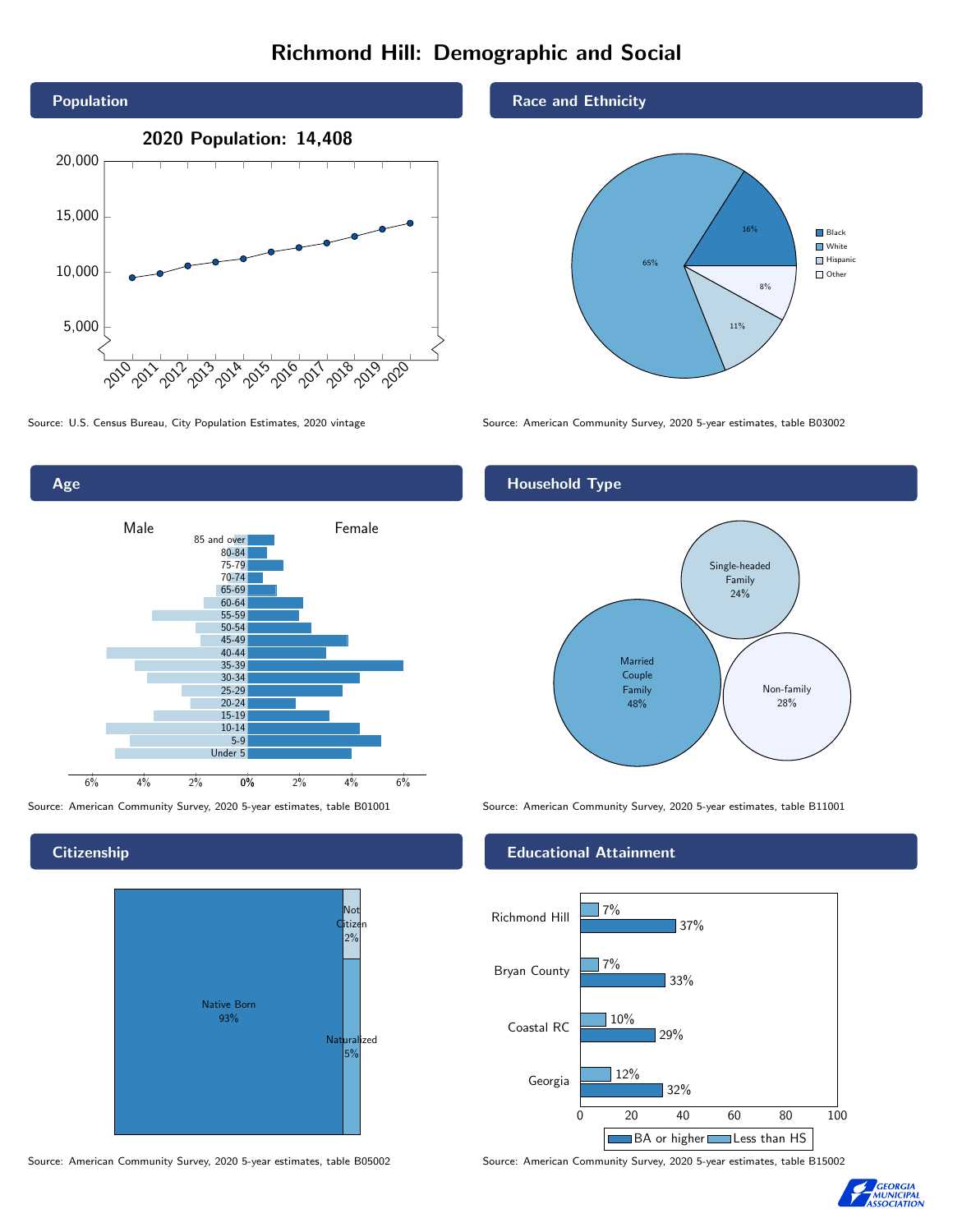# Richmond Hill: Economic

![](_page_2_Figure_1.jpeg)

Source: American Community Survey, 2020 5-year estimates, table B23001 Note: Unemployment rate is based upon the civilian labor force.

#### Industry

| Agriculture, forestry, fishing and hunting, and mining      | $0\%$ |
|-------------------------------------------------------------|-------|
| Construction                                                | 8%    |
| Manufacturing                                               | 8%    |
| <b>Wholesale Trade</b>                                      | 2%    |
| Retail Trade                                                | 12%   |
| Transportation and warehousing, and utilities               | 7%    |
| Information                                                 | $1\%$ |
| Finance and insurance, real estate, rental, leasing         | 6%    |
| Professional, scientific, mgt, administrative, waste mgt    | 10%   |
| Educational services, and health care and social assistance | 26%   |
| Arts, entertainment, recreation, accommodation, food        | 12%   |
| service                                                     |       |
| Other services, except public administration                | $2\%$ |
| Public administration                                       | 5%    |

Source: American Community Survey, 2020 5-year estimates, table C24030

![](_page_2_Figure_6.jpeg)

Source: American Community Survey, 2020 5-year estimates, tables B19013 and B19025 Source: American Community Survey, 2020 5-year estimates, table B17010

![](_page_2_Figure_8.jpeg)

## Poverty

![](_page_2_Figure_11.jpeg)

# **Health Insurance**

![](_page_2_Figure_14.jpeg)

Source: American Community Survey, 2020 5-year estimates, table B28002 Source: American Community Survey, 2020 5-year estimates, table B18135

![](_page_2_Picture_16.jpeg)